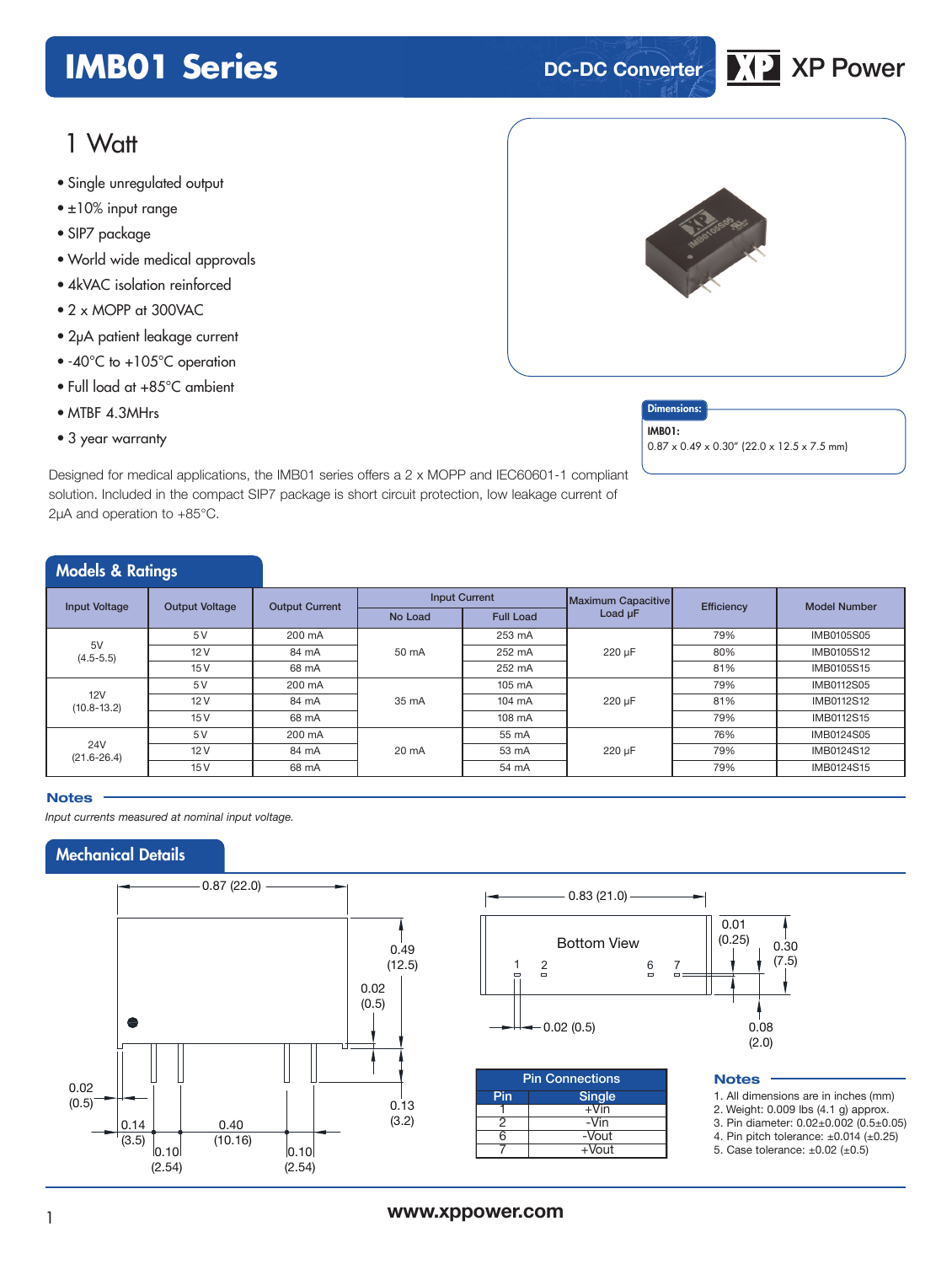## **IMB01 Series XP Power**





| Input               |                    |                |                |              |                               |
|---------------------|--------------------|----------------|----------------|--------------|-------------------------------|
| Characteristic      | <b>Minimum</b>     | <b>Typical</b> | <b>Maximum</b> | <b>Units</b> | <b>Notes &amp; Conditions</b> |
|                     | 4.5                | 5              | 5.5            |              | 5 V nominal                   |
| Input Voltage Range | 10.8               | 12             | 13.2           | <b>VDC</b>   | 12 V nominal                  |
|                     | 21.6               | 24             | 26.4           |              | 24 V nominal                  |
|                     | $-0.7$             |                | 9              | VDC for 1s   | 5 V models                    |
| Input Surge         | $-0.7$             |                | 18             | VDC for 1s   | 12 V nominal                  |
|                     | $-0.7$             |                | 30             | VDC for 1s   | 24 V nominal                  |
| Input Filter        | Internal Capacitor |                |                |              |                               |

| Output                          |                |                |         |              |                                                           |
|---------------------------------|----------------|----------------|---------|--------------|-----------------------------------------------------------|
| Characteristic                  | <b>Minimum</b> | <b>Typical</b> | Maximum | <b>Units</b> | <b>Notes &amp; Conditions</b>                             |
| Output Voltage                  | 5              |                | 15      | <b>VDC</b>   | See Models and Ratings table                              |
| Patient Leakage Current         |                |                | 2       | μA           |                                                           |
| Initial Set Accuracy            |                | ±1             | $\pm 3$ | $\%$         | % V nominal                                               |
| Minimum Load                    | 10             |                |         | %            | Minimum load required for regulation                      |
| Line Regulation                 |                | ±1.2           | ±1.5    | $\%$         | From minimum to maximum input                             |
| <b>Load Regulation</b>          |                |                | ±10     | $\%$         | From 10% to full load                                     |
| Ripple & Noise                  |                |                | 75      | mV pk-pk     | 20 MHz bandwidth. Measured using 0.1 µF ceramic capacitor |
| <b>Short Circuit Protection</b> |                |                |         |              | Continuous, with auto recovery                            |
| Maximum Capacitive Load         |                |                |         |              | See Models and Ratings table                              |
| Temperature Coefficient         |                | ±0.01          | ±0.02   | $%$ /°C      |                                                           |

| General |
|---------|
|---------|

| Characteristic               | <b>Minimum</b>                              | <b>Typical</b> | Maximum | <b>Units</b>              | <b>Notes &amp; Conditions</b>                             |  |
|------------------------------|---------------------------------------------|----------------|---------|---------------------------|-----------------------------------------------------------|--|
| Efficiency                   |                                             | 80             |         | $\frac{0}{6}$             |                                                           |  |
| Isolation: Input to Output   | 4000                                        |                |         | <b>VAC</b>                | 60s reinforced, 300 Vrms 2 x MOPP                         |  |
| <b>Switching Frequency</b>   |                                             | 60             |         | kHz                       | May enter burst mode frequency of 12-28 kHz at light load |  |
| <b>Isolation Resistance</b>  | 10 <sup>9</sup>                             |                |         | Ω                         | 500 VDC                                                   |  |
| <b>Isolation Capacitance</b> |                                             | 20             |         | pF                        | 100 kHz, 1V                                               |  |
| Power Density                |                                             |                | 7.80    | $W/in^3$                  |                                                           |  |
| Mean Time Between Failure    | 4.3                                         |                |         | <b>MHrs</b>               | MIL-HDBK-217F, +25 °C GB                                  |  |
| Weight                       |                                             | 0.009(4.1)     |         | $\mathsf{lb}(\mathsf{g})$ |                                                           |  |
| Case Material                | Non conductive black plastic, UL94V-0 rated |                |         |                           |                                                           |  |
| Pin Material                 | <b>Tinned Copper</b>                        |                |         |                           |                                                           |  |

| Environmental                |                |                |                |              |                                                                |
|------------------------------|----------------|----------------|----------------|--------------|----------------------------------------------------------------|
| Characteristic               | <b>Minimum</b> | <b>Typical</b> | <b>Maximum</b> | <b>Units</b> | <b>Notes &amp; Conditions</b>                                  |
| <b>Operating Altitude</b>    |                |                | 5000           | m            |                                                                |
| <b>Transport Altitude</b>    |                |                | 10,000         | m            |                                                                |
| <b>Operating Temperature</b> | $-40$          |                | $+105$         | $^{\circ}$ C | Derate linearly from 100% load at +85 °C to 0% at<br>$+105 °C$ |
| Storage Temperature          | $-50$          |                | $+125$         | °C           |                                                                |
| Case Temperature             |                |                | $+105$         | °C           |                                                                |
| Humidity                     |                |                | 95             | %RH          | Non-condensing                                                 |
| Cooling                      |                |                |                |              | Natural convection                                             |

### EMC: Emissions

| <b>Phenomenon</b> | Standard | <b>Test Level</b> | <b>Notes &amp; Conditions</b> |
|-------------------|----------|-------------------|-------------------------------|
| Conducted         | EN55011  | Class A           | See Application Note          |
| Radiated          | EN55011  | Class A           |                               |